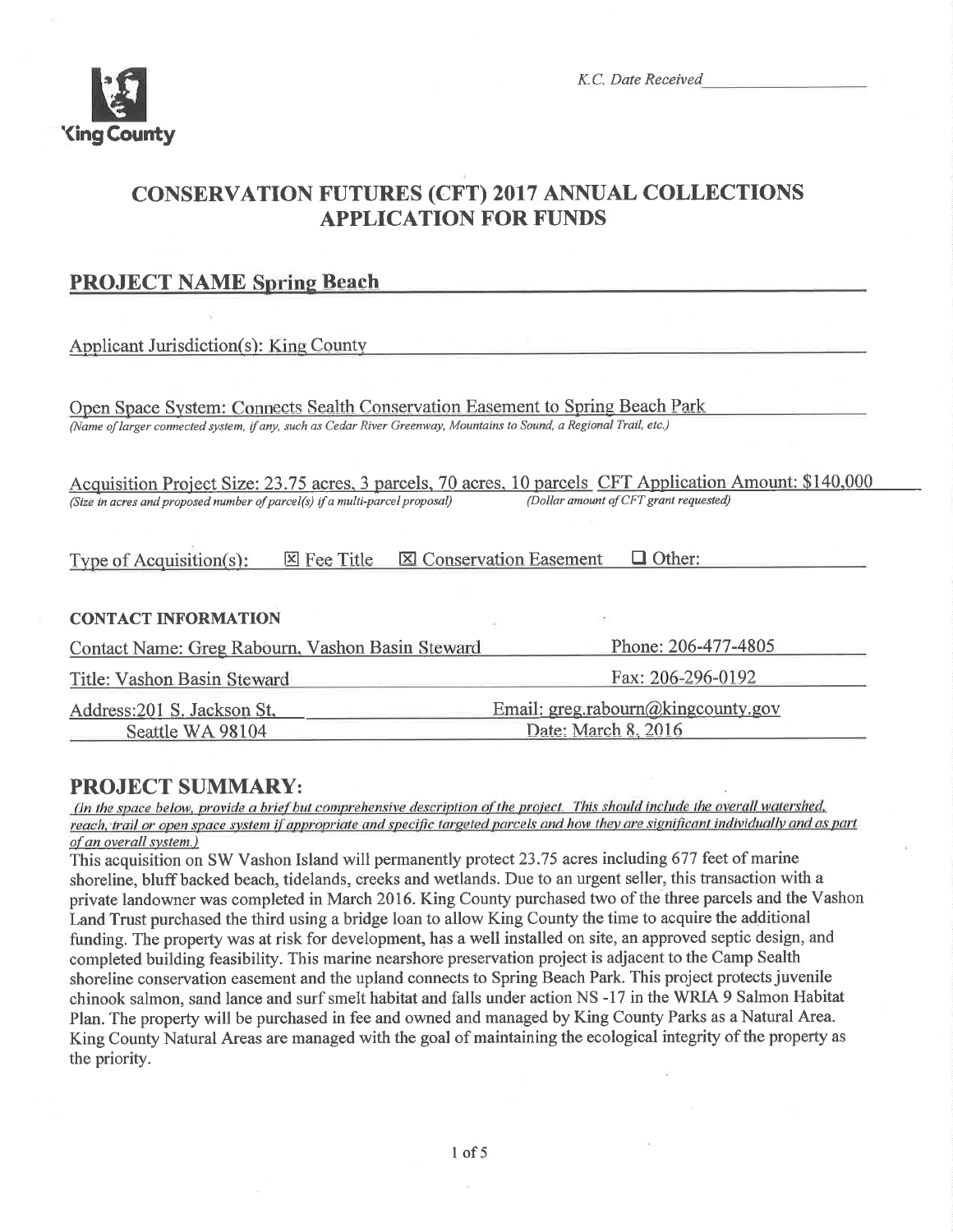### 1. OPEN SPACE RESOURCES

Please review the attached evaluation criteria. For the **proposed acquisition parcel(s)**, please mark those criteria that apply and thoroughly, yet succinctly, describe in the space below how the proposed acquisition satisfies each marked criteria. Please clearly describe how these criteria might be met at a landscape level, and how they apply to individual parcels. If restoration is part of the plan, please briefly describe the current condition and the hoped for restored condition that is the goal of the acquisition.

- 
- $\boxtimes$  A. Wildlife habitat or rare plant reserve  $\Box$  E. Historic/cultural resources  $\Box$  E. Urban passive-use natural  $\Box$  F. Urban passive-use natural  $\boxtimes$  B. Salmon habitat and aquatic resources  $\Box$  F. Urban passive-use natural area/greenbelt  $\boxtimes$  C. Scenic resources  $\boxtimes$  G. Park/open space or natural corridor additional
- -
- 
- $\boxtimes$  C. Scenic resources<br>  $\boxtimes$  G. Park/open space or natural corridor addition<br>  $\boxtimes$  D. Community separator<br>  $\boxtimes$  H. Passive recreation opportunity/unmet needs
	- $\boxtimes$  H. Passive recreation opportunity/unmet needs

#### Wildlife habitat or rare plant reserve

The site has a .5 acre sedge wetland located at very low elevation. This wetland will tikely see regular tidal inundation with projected sea level rise. There is mature mixed forest including at least one old growth tree and several with horizontal limbs large enough to accommodate a marbled murrelet nest. The near vertical feeder bluff provides suitable habitat for cliff nesting birds such as pigeon guillemots and kingfishers. The project area has relatively few invasive species issues and will require little restoration.

#### Salmon habitat and aquatic resources

About 2 acres of tidelands are included in this purchase. Eelgrass is found growing on the property's intertidal zone. Documented sand lance spawning beaches are found north, south and west of the site with suitable habitat on site. Although no forage fish eggs have been documented on site, this beach has only been sampled for eggs twice (once in 1996 and 2006) so absence of data should not be construed as absence of spawning habitat. Transient and endangered southern resident Orca can occasionally be seen offshore. This project is part of a drift cell scale strategy that includes prioritizing the bluff backed beaches and restoring the barrier embayment at the drift cell's terminus. This acquisition will create a shoreline connection to the Camp Sealth conservation easement to the north (101 acres, one mile of shoreline) and an upland connection to Spring Beach Park (44 acres and 1020 feet of shoreline) to the south. The acquisition is located in the first third of the drift cell allowing for sediment supplied from its feeder blufß to provide benefit down drift through much of the drift cell. The beach has overhanging riparian vegetation, bluff backed beaches and beach substrate suitable for forage fish spawning. The upland includes wetlands, mature mixed forest, and a handful of old growth trees. Once protected, these target parcels require little additional maintenance other than invasive weeds and beach litter removal. As part of this landscape level protection effort, King County has also completed the feasibility phase for the enhancement of the barrier embayment at the terminus of this drift cell. The forage fish habitat, eelgrass, and overhanging riparian vegetation all support Chinook salmon habitat and their primary food sources.

#### Scenic resources

The beach has beautiful views of the Olympic Mountains, Colvos Passage and Kitsap Peninsula. The varied habitats provide excellent nature watching opportunities.

#### Park/open space or natural corridor addition

This acquisition connects two previously protected shorelines, Spring Beach and Camp Sealth.

#### Passive recreation opportunity/unmet needs

This property has an existing trail that receives neighborhood use. This property's location next to Camp Sealth will allow for additional outdoor exploration by youth campers. Future acquisitions may provide an upland access point. Kayakers paddling along the shoreline will have an additional shoreline to explore during rest stops.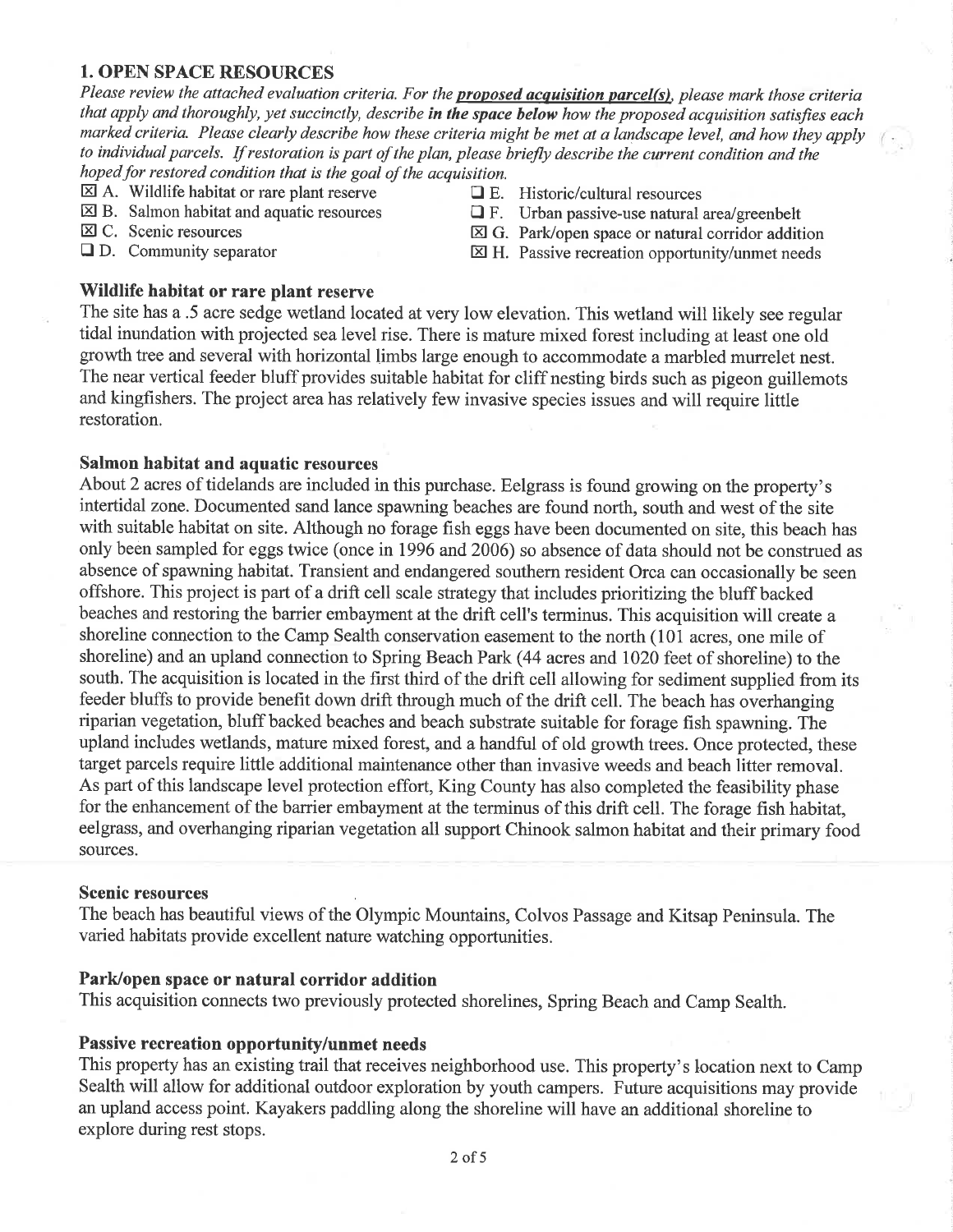## 2. ADDITIONAL FACTORS

For the **proposed acquisition parcel(s)**, please mark all criteria that apply and thoroughly, yet succinctly, describe in the space below how the proposed acquisition satisfies each marked criteria.

- $\boxtimes$  A. Educational/interpretive opportunity
- $\boxtimes$  B. Threat of loss of open space resources
- $\Box$  C. Ownership complexity/willing seller(s)/ownership interest proposed
- $\boxtimes$  D. Partnerships Describe any public or private partnerships that will enhance this project
- $\boxtimes$  E. Is the property identified in an adopted park, open space, comprehensive, or community plan?
- El F. Transferable Development Credits (TDC) participation

## EducationaUinterpretive opportunity

The location of this site adjacent to Camp Sealth makes this property an exceptional outdoor classroom for learning about nearshore ecology. Camp Sealth is a youth summer camp operated by Camp Fire and their curriculum includes environmental education. The diversity of habitats ranging from feeder bluffs to streams and wetlands and one of the largest conifers on Vashon make this a great field trip location for campers. The presence of a near-sea-level freshwater wetland, will provided an opportunity to see how sea level rise will affect these wetlands as they become increasingly inundated with saltwater. Local environmental organizations such as the Vashon Nature Center or Vashon Beach Naturalists, may practice cítizen science projects on site.

## Threat of loss of open space resources

The property was at risk for development, has a well installed on site, an approved septic design, and had successfully completed building feasibility.

## **Partnerships**

Although the property will ultimately go into King County Parks inventory, the Vashon-Maury Island Land Trust has played a vital role in this preservation effort. They were first approached by the willing seller. The Land Trust played a large role in securing the Ecology funding necessary to purchase two of the parcels. When the appraised value came in higher than expected and King County was still short on funding, the Land Trust found a private donor to purchase the third parcel and hold while King County secured the necessary additional funding.

Is the property identified in an adopted park, open space, comprehensive, or community plan?

This project falls under action NS -17 in the WRIA 9 Salmon Habitat Plan, appears in the Vashon Greenprint and has been a target for preservation. The King County TDR program pursued this property in 2010 but was unable to close the deal. The Vashon Land Trust identified this property as a priority in their 1996 conservation plan.

## Transferable Development Credits (TDC) participation

This property is an approved TDR sending site and this purchase and King County will be able to sell these credits in the future.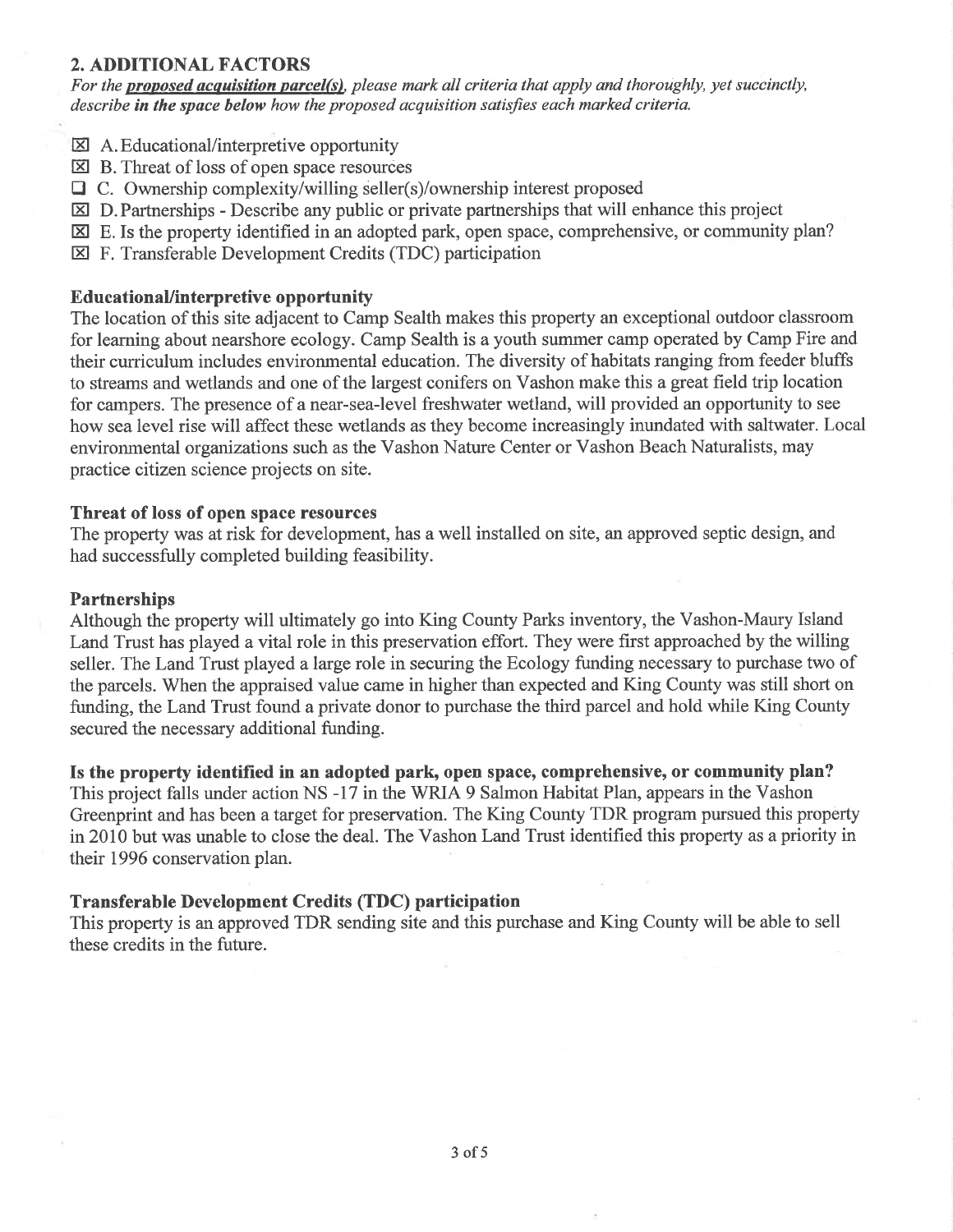## 3. STEWARDSHIP AND MAINTENANCE

How will the property be stewarded and maintained? Does the property lend itself to volunteer stewardship opportunities? How will ongoing stewardship and maintenance efforts be funded?

The priority parcel requires some initial stewardship. There is a small bamboo infestation, illegal dumping and a mature ivy stand. Once these initial concerns are addressed, little additional work will be required. As additional parcels are acquired, they will be added to the existing Natural Areas managed as King County Ecological Lands. In the event of a purchase with a structure, the structure would be removed and habitat restored. The King County Vashon Basin Steward (appticant) manages budgets that include some funding for the removal of structures and habitat restoration.

King County Parks is responsible for the day-to-day management while King County Water and Land will fund and complete the restoration work. The Vashon Land Trust is an important partner for identify parcels, neighbor outreach and finding future funding.

## 4. PROJECT BUDGET

| 1) TOTAL CFT APPLICATION AMOUNT <sup>a</sup> | CFT: \$140,000        |
|----------------------------------------------|-----------------------|
| 2) TOTAL PEL APPLICATION AMOUNT <sup>6</sup> | <b>PEL: \$140,000</b> |

<sup>a</sup>Allowable CFT acquisition costs (Ordinance 14714): The disbursement of funds shall be made only for capital proiect expenditures that include costs of acquiring real property, including interests in real property, and the following costs: the cost of related relocation of eligible occupants, cost of appraisal, cost of appraisal review, costs of title insurance, closing costs, pro rata real estate taxes, recording fees, compensating tax, hazardous waste substances reports, directly related staff costs and related legal and administrative costs, but shall not include the cost of preparing applications for conservation futures funds.<br><sup>b</sup>King County projects only, if applicable.

#### Estimation of property value:

2016 purchased price based on appraised value.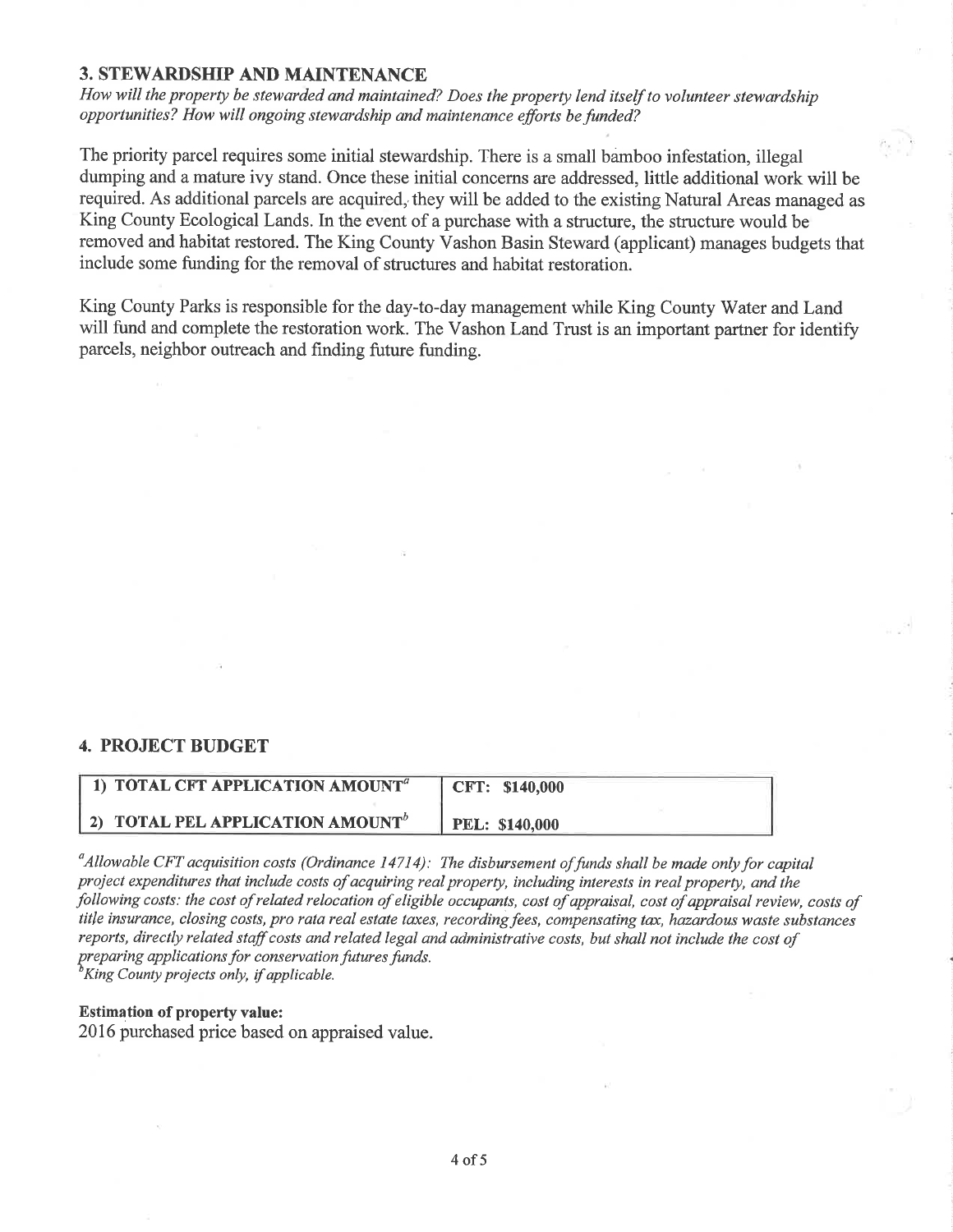| <b>PROJECT COSTS</b>                                   | <b>ESTIMATED DOLLAR AMOUNT OR RANGE</b> |
|--------------------------------------------------------|-----------------------------------------|
| Total property interest value                          | \$260,000                               |
| Title and appraisal work                               | \$5000                                  |
| Closing, fees, taxes                                   | \$5000                                  |
| Relocation                                             | \$0                                     |
| Hazardous waste reports                                | <b>SO</b>                               |
| Directly related staff, administration and legal costs | <b>\$10000</b>                          |
| Total Project Costs (CFT and other funds)              | \$280,000                               |

| <b>MATCHING FUNDS: Existing Sources</b><br>(CFT can only provide a maximum of 50% of anticipated<br>project costs) | <b>DATE</b><br>(Expended or Committed)<br>Expended March 2, 2016 | <b>DOLLAR AMOUNT</b><br>(Expended or Committed)<br>\$350,000 |
|--------------------------------------------------------------------------------------------------------------------|------------------------------------------------------------------|--------------------------------------------------------------|
| Ecology                                                                                                            |                                                                  |                                                              |
|                                                                                                                    |                                                                  |                                                              |
| <b>Total CFT Funds Previously Received</b><br><b>This Project</b>                                                  | $\Omega$                                                         |                                                              |
| <b>Total Matching Funds and Past CFT Funds</b><br><b>Currently Identified</b>                                      | 0                                                                | \$350,000                                                    |
| <b>Unidentified Remaining Match Need</b>                                                                           |                                                                  | 0                                                            |

Unidentified remaining match need: What funds are anticipated and what is the time frame? Please briefly discuss how the unidentified remaining match need above will be met.

## 5. IN-KIND CONTRIBUTIONS FROM PARTNERSHIPS

| <b>Brief Activity Description</b> | <b>Dollar Value of</b><br>In-kind<br><b>Contribution</b> | <b>Status</b><br>(Completed or Proposed) | <b>Activity Date Range</b><br>(Completion Date or Proposed<br>Completion Date) |
|-----------------------------------|----------------------------------------------------------|------------------------------------------|--------------------------------------------------------------------------------|
|                                   |                                                          |                                          |                                                                                |
|                                   |                                                          |                                          |                                                                                |
|                                   |                                                          |                                          |                                                                                |
| <b>TOTAL</b>                      |                                                          |                                          |                                                                                |

# 6. ATTACHED MAPS (*Two maps are now required: 1) site map and 2) general location map; you* may also include one additional map, aerial photo or site photo)

 $\frac{1}{2}$   $\frac{1}{2}$   $\frac{1}{2}$   $\frac{1}{2}$   $\frac{1}{2}$   $\frac{1}{2}$   $\frac{1}{2}$   $\frac{1}{2}$   $\frac{1}{2}$   $\frac{1}{2}$   $\frac{1}{2}$   $\frac{1}{2}$   $\frac{1}{2}$   $\frac{1}{2}$   $\frac{1}{2}$   $\frac{1}{2}$   $\frac{1}{2}$   $\frac{1}{2}$   $\frac{1}{2}$   $\frac{1}{2}$   $\frac{1}{2}$   $\frac{1}{2}$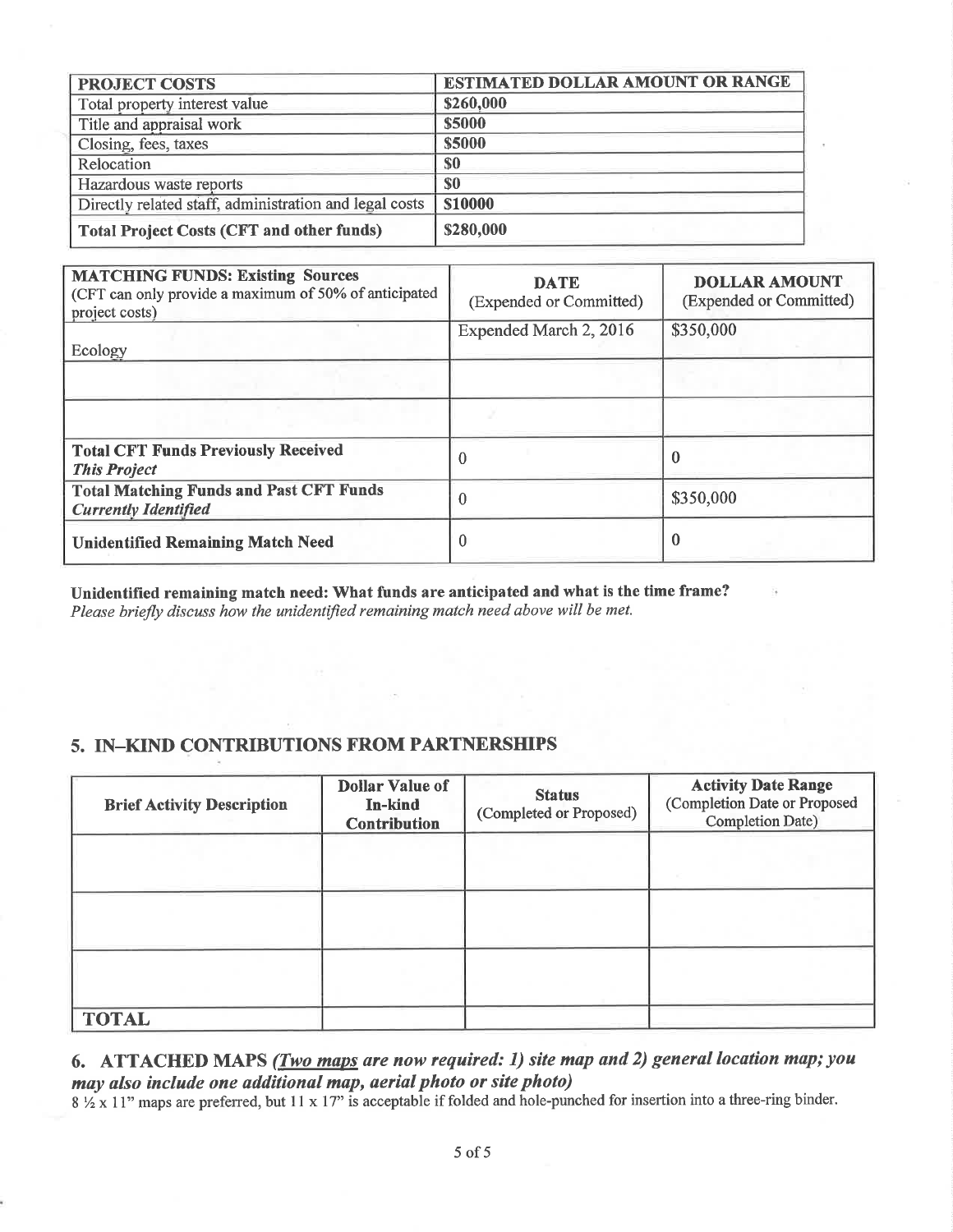



Old growth conifer Bluff-backed beach



Sedge dominated wetland near sea level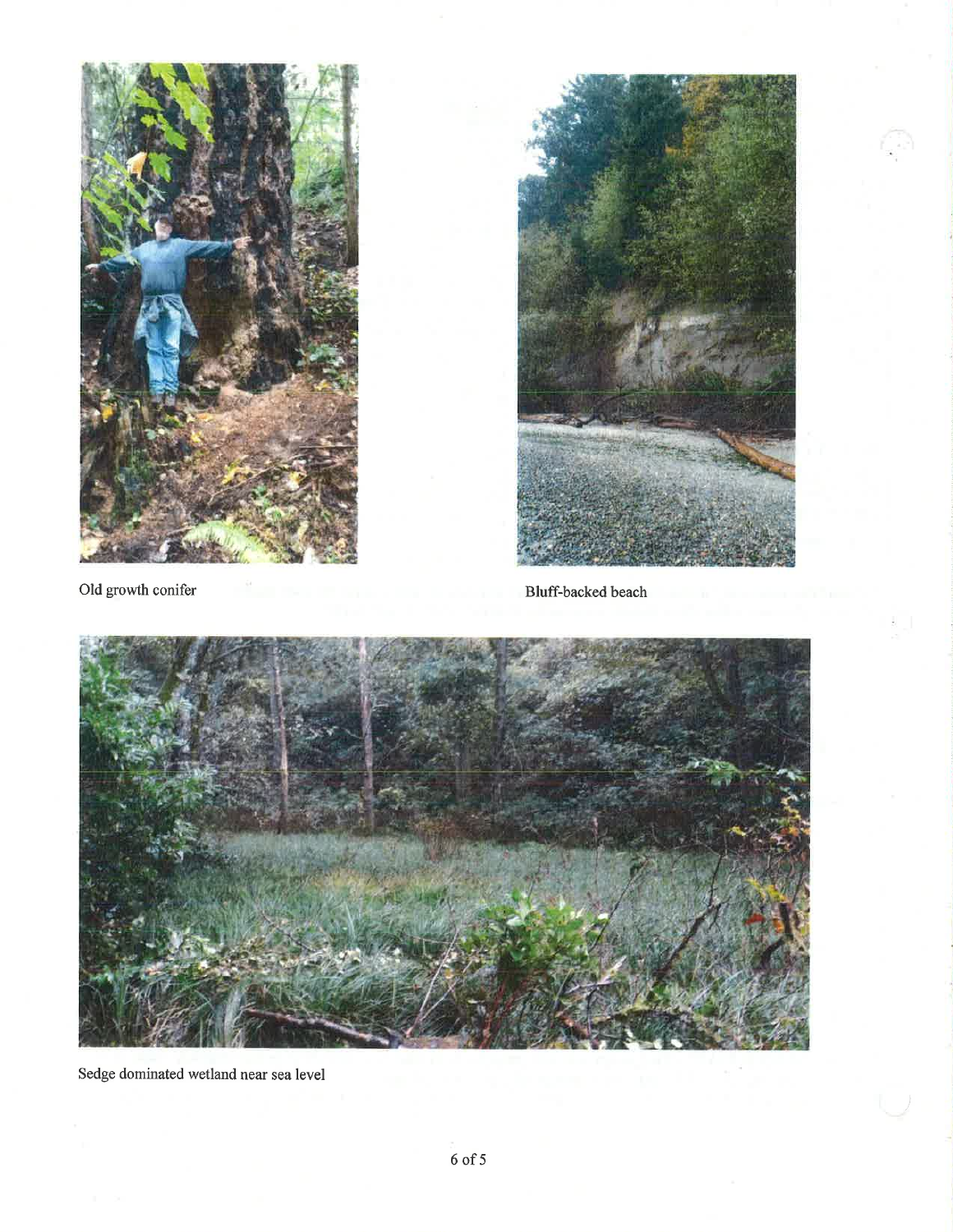